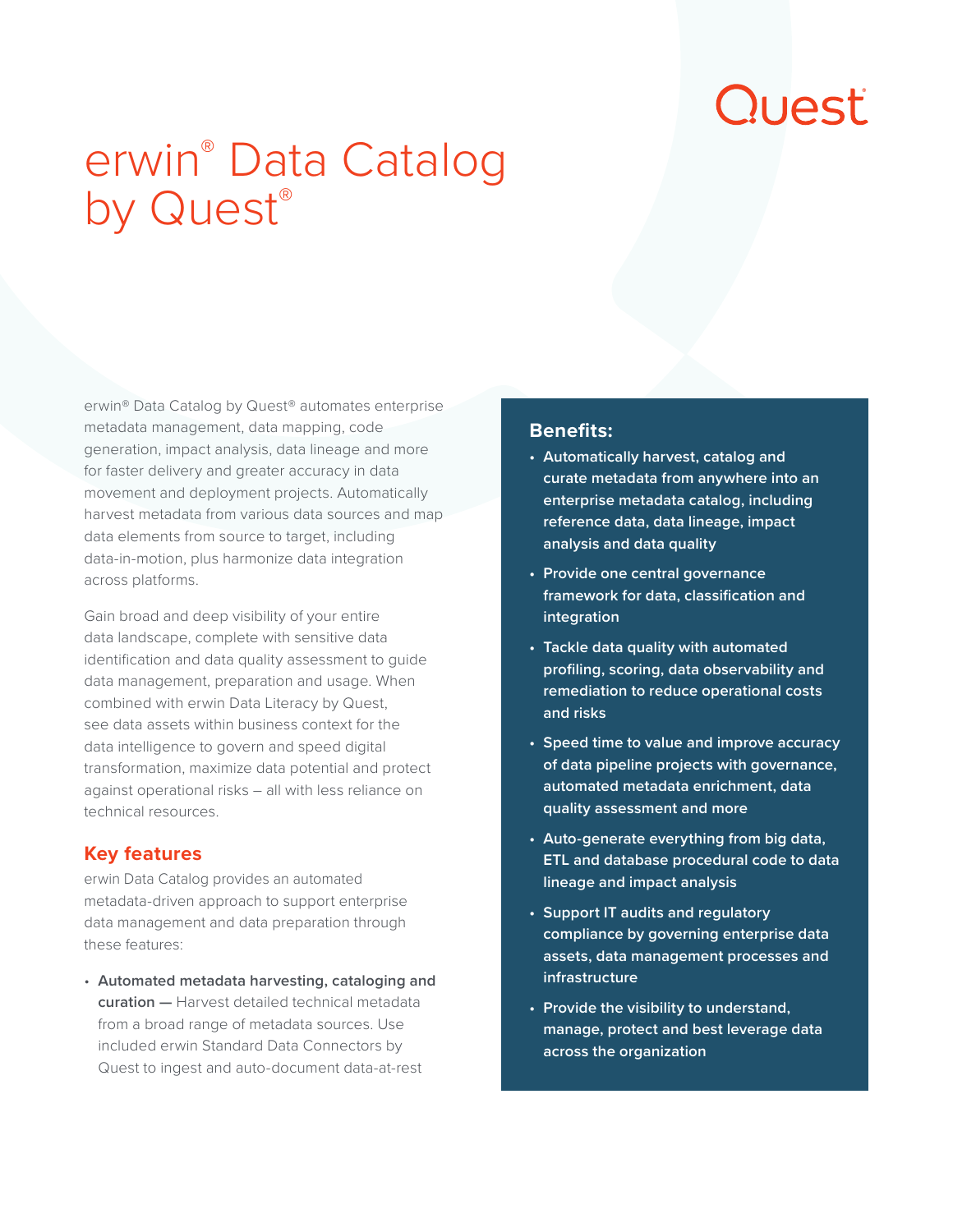

*Data lineage within erwin Data Catalog by Quest provides a single, understandable view of your entire data landscape and immediate drill-down access to the data details needed. Visualize data flows from source systems to reporting layers, including all data transformations.*

from common industry JDBC-compliant DBMS and flat file metadata. Add optional erwin Smart Data Connectors by Quest to harvest more complex data-at-rest sources, as well as data-in-motion metadata from ETL/ELT, procedural and scripting code, BI/reporting environments, and cloud environments and applications.

- **Easy data mapping —** Use drag-and-drop and auto-mapping features to accelerate the creation of metadata-driven mapping documents, eliminating manual work and costly errors seen with the traditional Excel approach.
- **Version management and change control —** With built-in versioning, baseline and archive all mapping documentation and view change comparison reports to enable efficient IT and regulatory audits and change control.
- **Upstream and downstream lineage —** Generate on-demand lineage down to the column level and visualize data flows from source systems all the way to the reporting layers, including all transformations. Fully configurable and navigable lineage diagrams provide high-level business views as well as detailed technical depictions. Easily zero-in on sensitive data and other key impacts.
- **Impact analysis —** Instantly identify the impact of change to an attribute or table across your data landscape in a matter of seconds, saving valuable time and resources and minimizing risk.
- **Dashboard visibility —** Better manage and holistically understand the composition of your data landscape by viewing and drilling into key data catalog attributes such as sensitive data distribution, top data sources, data quality, data lineage composition and operational elements.
- **Sensitive data classification and management —** Curate metadata to classify, or leverage lineage analysis to bulk classify, sensitive data elements and manage them through a sensitive data dashboard.
- **Automated data model harvesting from erwin Data Modeler Workgroup Edition by Quest —** Schedule harvesting and cataloging of erwin data models, model mappings and naming standards to align data modeling and intelligence.
- **• Integrated data quality assessment –** Automate data profiling and scoring of data sources and view data quality scores alongside data catalog metadata and within data lineage, impact analysis, and asset search results.